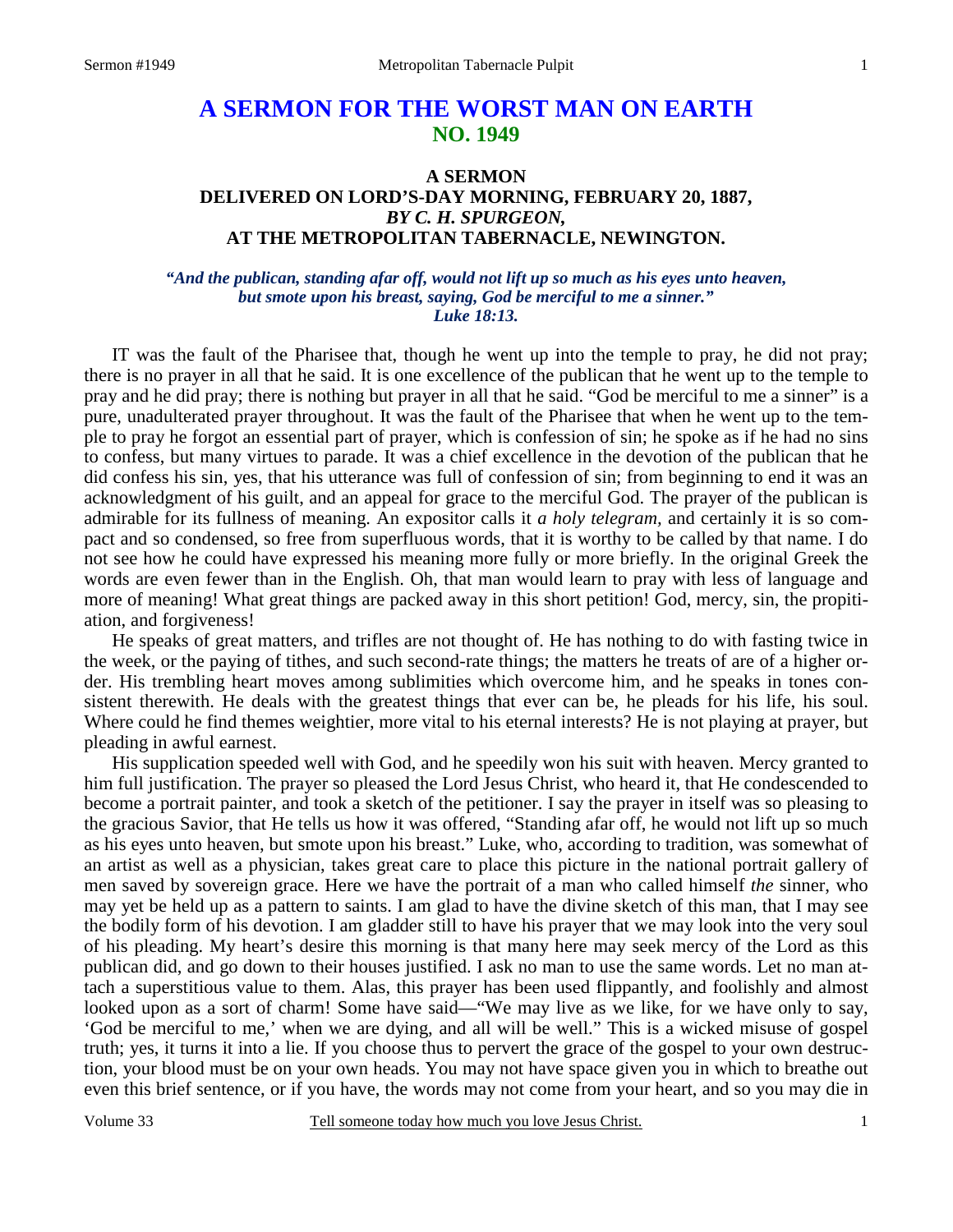your sins. I pray you; do not thus presume upon the forbearance of God. But if with the publican's heart we can take the publican's attitude, if with the publican's spirit we can use the publican's words, then, there will follow a gracious acceptance, and we shall go home justified. If such is the case, there will be grand times today, for angels will rejoice over sinners reconciled to God, and made to know in their own souls the boundless mercy of the Lord.

In preaching upon the text, I shall endeavor to bring out its innermost spirit. May we be taught of the Spirit, so that we may learn four lessons from it!

**I.** The first is this—THE FACT OF SINNERSHIP IS NO REASON FOR DESPAIR. You need none of you say, "I am guilty, and therefore I may not approach God, I am so greatly guilty that it would be too daring a thing for me to ask for mercy." Dismiss such thoughts at once. My text and a thousand other arguments forbid despair.

For, first, *this man who was a sinner yet dared to approach the Lord*. According to our version, he said, "God be merciful to me *a* sinner," but a more accurate rendering is that which the Revised Version puts in the margin*—"the* sinner." He meant to say that he was emphatically *the* sinner. The Pharisee yonder was *the* saint of his age, but this publican who stood afar off from the holy place was *the* sinner. If there was not another sinner in the world, he was one, and in a world of sinners he was a prominent offender—the sinner of sinners. Emphatically he applies to himself the guilty name. He takes the chief place in condemnation, and yet he cries, "God be merciful to me the sinner." Now if you know yourself to be a sinner, you may plead with God, but if you mourn that you are not only a sinner, but *the* sinner with the definite article, the sinner above all others, you may still hope in the mercy of the Lord. The worst, the most profane, the most horrible of sinners may venture, as this man did, to approach the God of mercy. I know that it looks like a daring action; therefore you must do it by faith. On any other footing but that of faith in the mercy of God, you who are a sinner may not dare to approach the Lord lest you be found guilty of presumption. But with your eye on mercy you may be bravely trustful. Believe in the great mercy of God, and though your sins are abundant, you will find that the Lord will abundantly pardon, though they blot your character, the Lord will blot them out, though they are red like crimson, yet the precious blood of Jesus will make you whiter than snow.

This story of the Pharisee and the publican is intended as an encouraging example to you. If this man who was *the* sinner found forgiveness, so also shall you, if you seek it in the same way. One sinner has speeded so well, why should not you? Come and try for yourself, and see if the Lord does not prove in your case that His mercy endures forever.

Next, remember that you may not only find encouragement in looking at the sinner who sought his God, but in the God whom he sought. Sinner, *there is great mercy in the heart of God*. How often did that verse ring out as a chorus in the temple song—

#### *"For His mercy shall endure Ever faithful, ever sure!"*

Mercy is an especially glorious attribute of Jehovah, the living God. He is "the Lord God, merciful and gracious." He is "slow to anger and plenteous in mercy." Do you not see how this should cheer you? Sinners are needful if mercy is to be indulged. How can the Lord display His mercy except to the guilty? Goodness is for creatures, but mercy is for sinners. Towards unfallen creatures there may be love, but there cannot be mercy. Angels are not fit recipients of mercy; they do not require it, for they have not transgressed. Mercy comes into exercise after law has been broken, not till then. Among the attributes it is the last which found scope for itself. So to speak, it is the Benjamin, and the darling attribute of God, "He delights in mercy." Only to a sinner can God be merciful. Do you hear this, you sinner? Be sure that you catch at it! If there is boundless mercy in the heart of God, and it can only exercise itself towards the guilty, then you are the man to have it, for you are a guilty one. Come, then, and let His mercy wrap you about like a garment this day, and cover all your shame. Does not God's delight in mercy prove that sinnership is no reason for despair?

Moreover, *the conception of salvation implies hope for sinners*. That salvation which we preach to you every day is glad tidings for the guilty. Salvation by grace implies that men are guilty. Salvation means not the reward of the righteous, but the cleansing of the unrighteous. Salvation is meant for the lost, the ruined, the undone, and the blessings which it brings of pardoning mercy and cleansing grace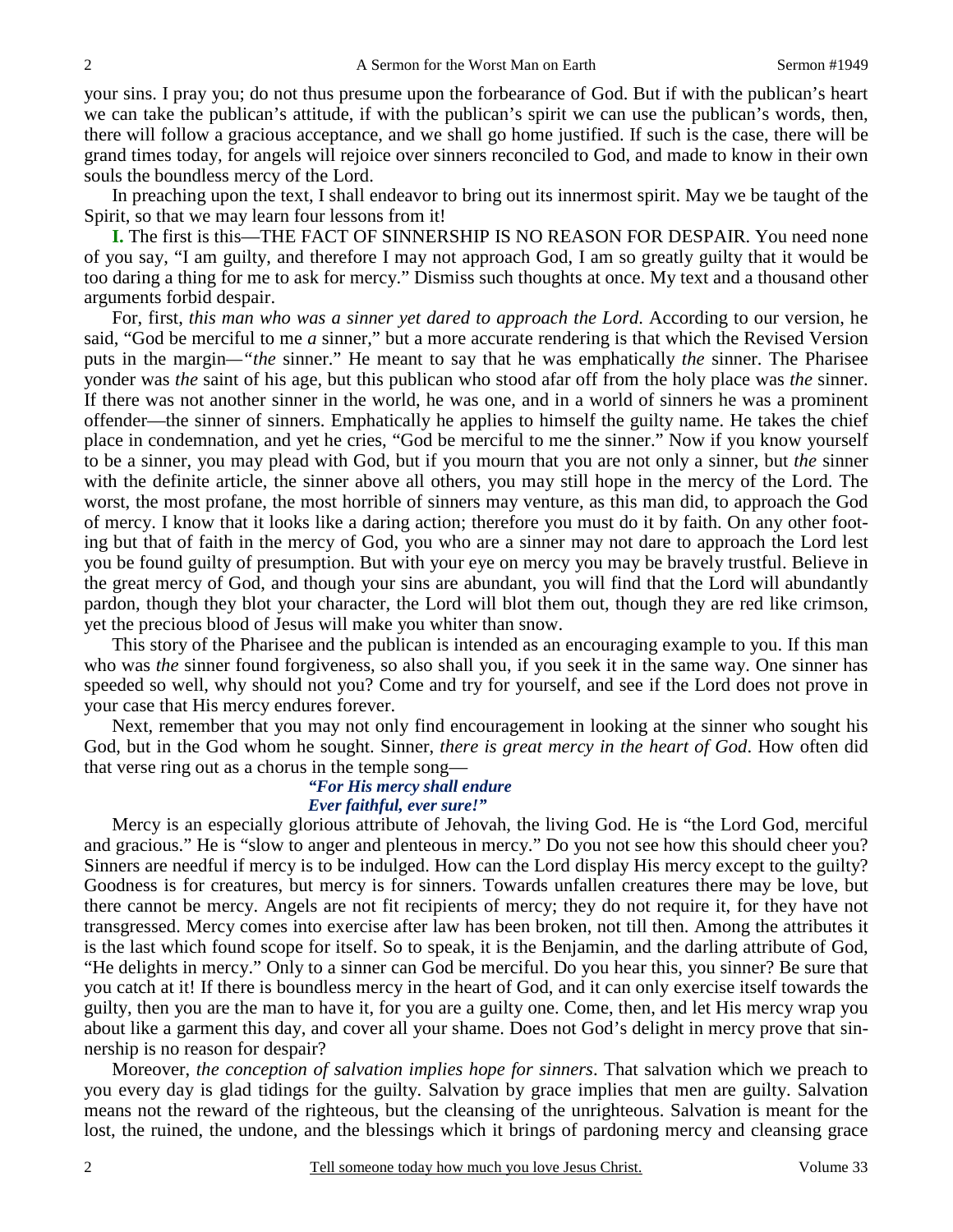must be intended for the guilty and polluted. "The whole need not a physician," the physician has his eye upon the sick. Alms are for the poor, bread is for the hungry, pardon is for the guilty. O you that are guilty, you are the men that mercy seeks after! You were in God's eye when He sent His Son into the world to save sinners. From the very first inception of redemption to the completion of it the eyes of the great God were set on the guilty, and not on the deserving. The very name of Jesus tells us that He shall save His people from their sins.

Let me further say that, inasmuch as that salvation of God is a great one, it must have been intended to meet great sins. O sirs, would Christ have shed the blood of His heart for some trifling, venial sins which your tears could wash away? Do you think God would have given His dear Son to die as a mere superfluity? If sin had been a small matter, a little sacrifice would have sufficed. Do you think that the divine atonement was made only for small offenses? Did Jesus die for little sins, and leave the great ones unatoned? No, the Lord God measured the greatness of our sin, and found it high as heaven, deep as hell and broad as the infinite, and therefore He gave so great a Savior. He gave His only-begotten Son, an infinite sacrifice, an immeasurable atonement. With such throes and pangs of death as never can be fully described the Lord Jesus poured out His soul in unknown sufferings, that He might provide a great salvation for the greatest of sinners. See Jesus on the cross, and learn that all manner of sin and of blasphemy shall be forgiven unto men. The fact of salvation, and of a great salvation, ought to drive away the very notion of despair from every heart that hears of it. Salvation, that is for me, for I am lost. A great salvation, that is for me, for I am the greatest of sinners. Oh, hear my word this day! It is God's word of love, and it rings out like a silver bell. O my beloved hearers, I weep over you, and yet I feel like singing all the time, for I am sent to proclaim salvation from the Lord for the very worst of you.

*The gospel is especially, definitely, and distinctly addressed to sinners*. Listen to it, "This is a faithful saying, and worthy of all acceptation, that Christ Jesus came into the world to save sinners; of whom I am chief." "I am not come to call the righteous, but sinners to repentance." "The Son of Man is come to seek and to save that which was lost." The gospel is like a letter directed in a clear and legible hand, and if you will read its direction, you will find that it runs thus, "TO THE SINNER." O sinners, to you is the word of this salvation sent. If you are a sinner, you are the very man for whom the gospel is intended, and I do not mean by this a merely complimentary nominal sinner, but an out-and-out rebel, a transgressor against God and man. O sinner, seize upon the gospel with joyful alacrity, and cry unto God for mercy at once!—

> *"'Twas for sinners that He suffered Agonies unspeakable; Can you doubt you are a sinner? If you can—then hope, farewell. But, believing what is written— 'All are guilty'—'dead in sin,' Looking to the Crucified One, Hope shall rise your soul within."*

If you will think of it again, there must be hope for sinners, for *the great commands of the gospel are most suitable to sinners*. Hear, for instance, this word, "Repent you therefore, and be converted, that your sins may be blotted out" (Acts 3:19). Who can repent but the guilty? Who can be converted but those who are on the wrong track, and therefore need to be turned? The following text is evidently addressed to those who are good for nothing, "Let the wicked forsake his way, and the unrighteous man his thoughts: and let him return unto the Lord, and He will have mercy upon him; and to our God, for He will abundantly pardon." The very word "repent" indicates that it is addressed to those who have sinned, let it beckon you to mercy.

Then you are bidden to believe in the Lord Jesus Christ. Now, salvation by faith must be for guilty men, for the way of life for the innocent is by perseverance in good works. The law says, "This do, and live." The gospel talks of salvation by believing, because it is the only way possible for those who have broken the law, and are condemned by it. Salvation is of faith that it might be by grace. Believe and live! Believe and live! Believe and live! This is the jubilee note of the trumpet of free grace. Oh, that you would know the joyful sound, and thus be blessed! Oh, that you that are sinful would hear the call as ad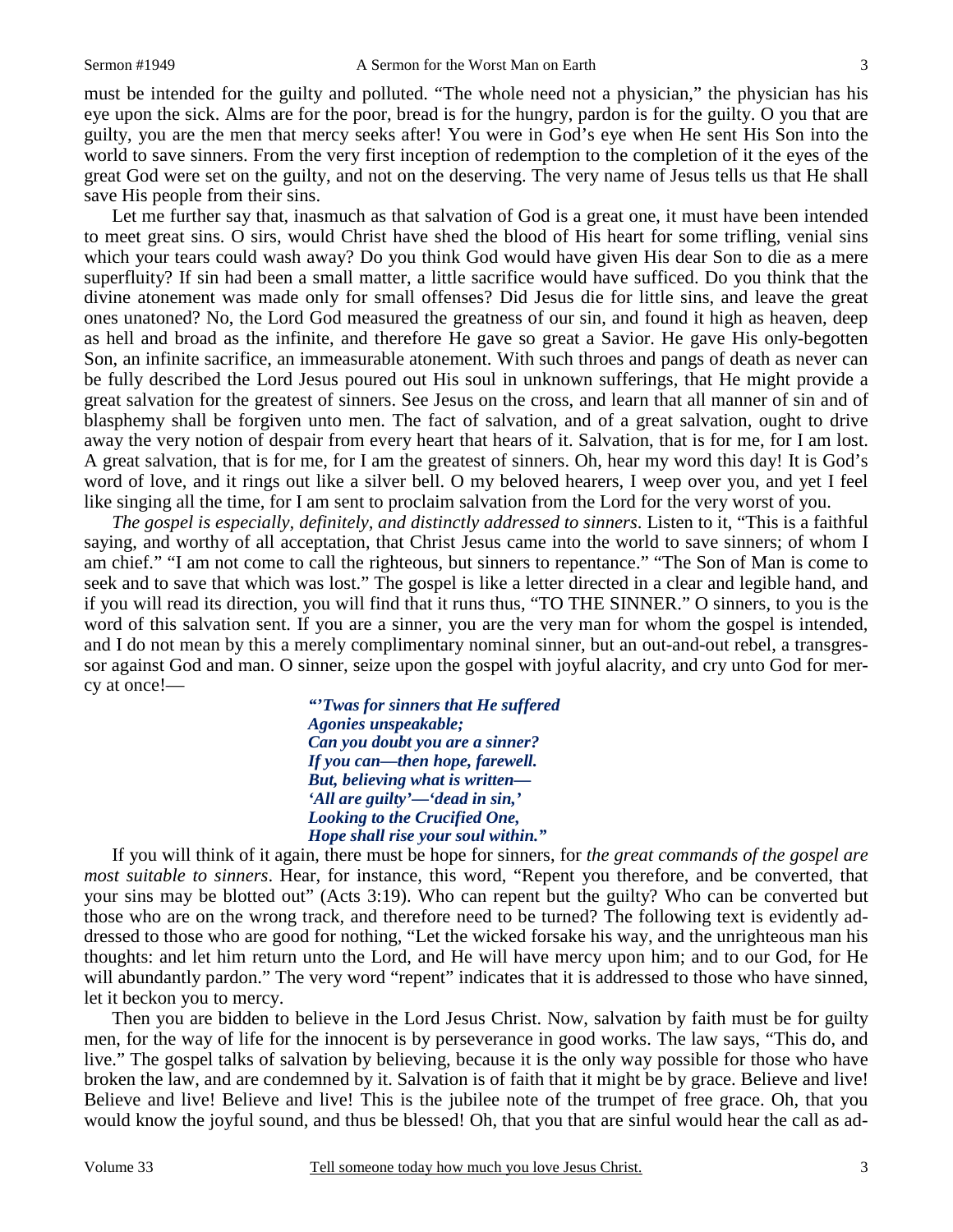dressed to you in particular! You are up to your necks in the mire of sin, but a mighty hand is stretched out to deliver you. "Repent you, and believe the gospel."

If you want any other argument—and I hope you do not—I would put it thus, *great sinners have been saved*. All sorts of sinners are being saved today. What wonders some of us have seen! What wonders have been worked in this Tabernacle! A man was heard at a prayer meeting pleading in louder tones than usual, he was a sailor, and his voice was pitched to the tune of the roaring billows. A lady whispered to her friend, "Is that Captain F—?" "Yes," said the other, "why do you ask?" "Because," said she, "the last time I heard that voice its swearing made my blood run cold, the man's oaths were terrible beyond measure. Can it be the same man?" Someone observed, "Go and ask him." The lady timidly said, "Are you the same Captain F—that I heard swearing in the street, outside my house?" "Well," he said, "I am the same person, and yet, thank God, I am not the same!" O brethren, such were some of us, but we are washed, we are sanctified! Wonders of grace to God belong. I was reading the other day a story of an old shepherd who had never attended a place of worship; but when he had grown grey, and was near to die he was drawn by curiosity into the Methodist chapel, and all was new to him. Hardhearted old fellow as he was, he was noticed to shed tears during the sermon. He had obtained a glimpse of hope. He saw that there was mercy even for him. He laid hold on eternal life at once. The surprise was great when he was seen at the chapel and greater still when, on the Monday night, he was seen at the prayer meeting; yes, and heard at the prayer meeting, for he fell down on his knees and praised God that he had found mercy. Do you wonder that the Methodists shouted, "Bless the Lord"? Wherever Christ is preached the most wicked of men and women are made to sit at the Savior's feet, "clothed, and in their right minds." My hearer, why should it not be so with you? At any rate, we have full proof of the fact that sinnership is no reason for despair.

**II.** I must now advance to my second observation, A SENSE OF SINNERSHIP CONFERS NO RIGHT TO MERCY. You will wonder why I mention this self-evident truth, but I must mention it because of a common error which does great mischief. This man was very sensible of his sin insomuch that he called himself THE SINNER, but he did not urge his sense of sin as any reason why he should find mercy. There is ingenuity in the heart of man, nothing less than devilish, by which he will, if he can, turn the gospel itself into a yoke of bondage. If we preach to sinners that they may come to Christ in all their anguish and misery, one cries—"I do not feel myself to be a sinner as I ought to feel it. I have not felt those convictions of which you speak, and therefore, I cannot come to Jesus." This is a horrible twist of our meaning. We never meant to insinuate that convictions and doubts and despondencies conferred upon men a claim to mercy, and were necessary preparations for grace. I want you, therefore, to learn that a sense of sin gives no man a right to grace.

If a deep sense of sin entitled men to mercy, *it would be a turning of this parable upside down*. Do you dream that this publican was, after all, a Pharisee differently dressed? Do you imagine that he really meant to plead, "God be merciful to me because I am humble and lowly"? Did he say in his heart, "Lord, have mercy upon me because I am not a Pharisee, and am deeply despondent on account of my evil ways"? This would prove that he was in his heart of hearts a Pharisee. If you make righteousness out of your feelings, you are just as much out of the true way as if you made righteousness out of your works. Whether it is work or feeling, anything which is relied upon as a claim for grace is an antichrist. You are no more to be saved because of your conscious miseries than because of your conscious merits; there is no virtue either in the one or in the other. If you make a Savior of convictions you will be lost as surely as if you made a Savior out of ceremonies. The publican trusted in divine mercy and not in his own convictions, and you must do the same.

To imagine that an awful sense of sin constituted a claim upon mercy would be *like giving a premium to great sin*. Certain seekers think, "I have never been a drunk, or a swearer, or unchaste, but I almost wish I had been, that I might feel myself to be the chief of sinners, and so might come to Jesus." Do not wish anything so atrocious, there is no good in sin in any shape or way. Thank God if you have been kept from the grosser forms of vice. Do not imagine that repentance is easier when sin is grosser; the reverse is true. Do believe that there is no advantage in having been a horrible offender. You have sins enough; to be worse would not be better. If good works do not help you, certainly bad works would not. You that have been moral and excellent should cry for mercy, and not be so silly as to dream that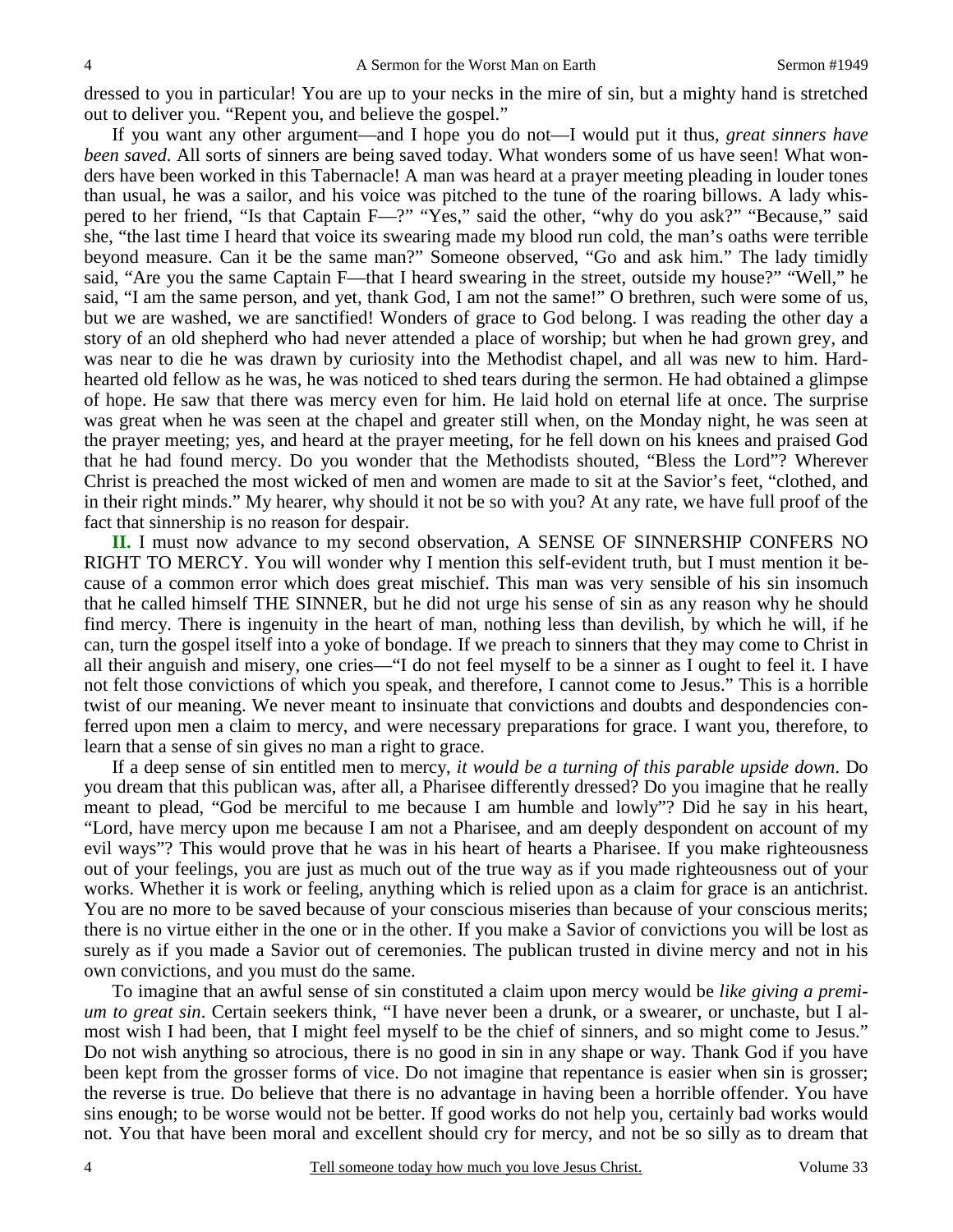greater sins would help you to readier repentance. Come as you are, and if your heart is hard, confess it as one of your greatest sins. A deeper sense of sin would not entitle you to the mercy of God, you can have no title to mercy but that which mercy gives you. Could your tears forever flow, could your grief no respite know, you would have no claim upon the sovereign grace of God, who will have mercy on whom He will have mercy.

Then, dear friends, remember, if we begin to preach to sinners that they must have a certain sense of sin, and a certain measure of conviction, *such teaching would turn the sinner away from God in Christ to himself*. The man begins at once to say, "Have I a broken heart? Do I feel the burden of sin?" This is only another form of looking to self. Man must not look to himself to find reasons for God's grace. The remedy does not lie in the seat of the disease; it lies in the physician's hand. A sense of sin is not a claim, but a gift of that blessed Savior who is exalted on high to give repentance and remission of sins. Beware of any teaching which makes you look to yourself for help, but cling to that doctrine which makes you look only to Christ. Whether you know it or not, you are a lost, ruined sinner, only fit to be cast into the flames of hell forever. Confess this, but do not ask to be driven mad by a sense of it. Come to Jesus just as you are, and do not wait for a preparation made out of your own miseries. Look to Jesus and to Him alone.

If we fall into the notion that a certain sense of sin has a claim upon God, *we shall be putting salvation upon other grounds than that of faith,* and that must be false ground. Now, the ground of salvation is—"God so loved the world, that He gave His only-begotten Son, that whosoever believes in Him should not perish but have everlasting life." A simple faith in the Lord Jesus Christ is the way of salvation, but to say, "I shall be saved because I am horribly convicted of sin, and driven to desperation," is not to speak like the gospel, but to rave out of the pride of an unbelieving heart. The gospel is that you believe in Christ Jesus; that you get right out of yourself, and depend alone in Him. Do you say, "I feel so guilty"? You are certainly guilty, whether you feel it or not, and you are far more guilty than you have any idea of. Come to Christ because you are guilty, not because you have been prepared to come by looking at your guilt. Trust nothing of your own, not even your sense of need. A man may have a sense of disease a long time before he will get healing out of it. The looking-glass of conviction reveals the spots on our face, but it cannot wash them away. You cannot fill your hands by putting them into your empty pocket and feeling how empty it is, it would be far wiser to hold them out, and receive the gold which your friend so freely gives you. "God be merciful to me a sinner" is the right way to put it, but not, "God be merciful to me because I sufficiently feel my sinnership, and most fittingly bewail it."

**III.** My third observation is this, THE KNOWLEDGE OF THEIR SINNERSHIP GUIDES MEN TO RIGHT ACTION. When a man has learned of the Holy Spirit that he is a sinner, then by a kind of instinct of the new life, he does the right thing in the right way. This publican had not often been to the temple, and had not learned the orthodox way of behaving. It is easy to learn how we all do it nowadays in our temples—take off your hat, hold it in front of your face, and read the maker's name and address. Then sit down, and at the proper moment, bend forward and cover your eyes, and furthermore, stand up when the rest of the congregation do so. People get to do this just as if they were wound up by machinery; yet they do not pray when they are supposed to be praying, nor bow before the Lord when worship is being offered. This publican is out of rank, he does not follow the rubric; he has gestures of his own. First, instead of coming forward he stands afar off. He does not dare to come where that most respectable person, the Pharisee, is displaying himself, for he does not feel worthy. He leaves space between himself and God, an opening for a Mediator, room for an Advocate, place for an Intercessor to interpose between himself and the throne of the Most High. Wise man thus to stand afar off, for by this means he could safely draw near in the person of Jesus. Furthermore, he would not lift so much as his eyes to heaven. It seems natural to lift up your hands in prayer, but he would not even lift his eyes. The uplifting of the eyes is very proper, is it not? But it was still more proper for "the sinner" not to lift his eyes. His downcast eyes meant much. Our Lord does not say that he could not lift up his eyes, but he *would* not. He could look up, for he did in spirit look up as he cried, "God be merciful to me," but he would not, because it seemed indecorous for eyes like his to peer into the heaven where dwells the holy God. In the meanwhile, the penitent publican kept smiting upon his breast. The original does not say that he smote upon his breast once, but he smote and smote again. It was a continuous act. He seemed to say—"Oh,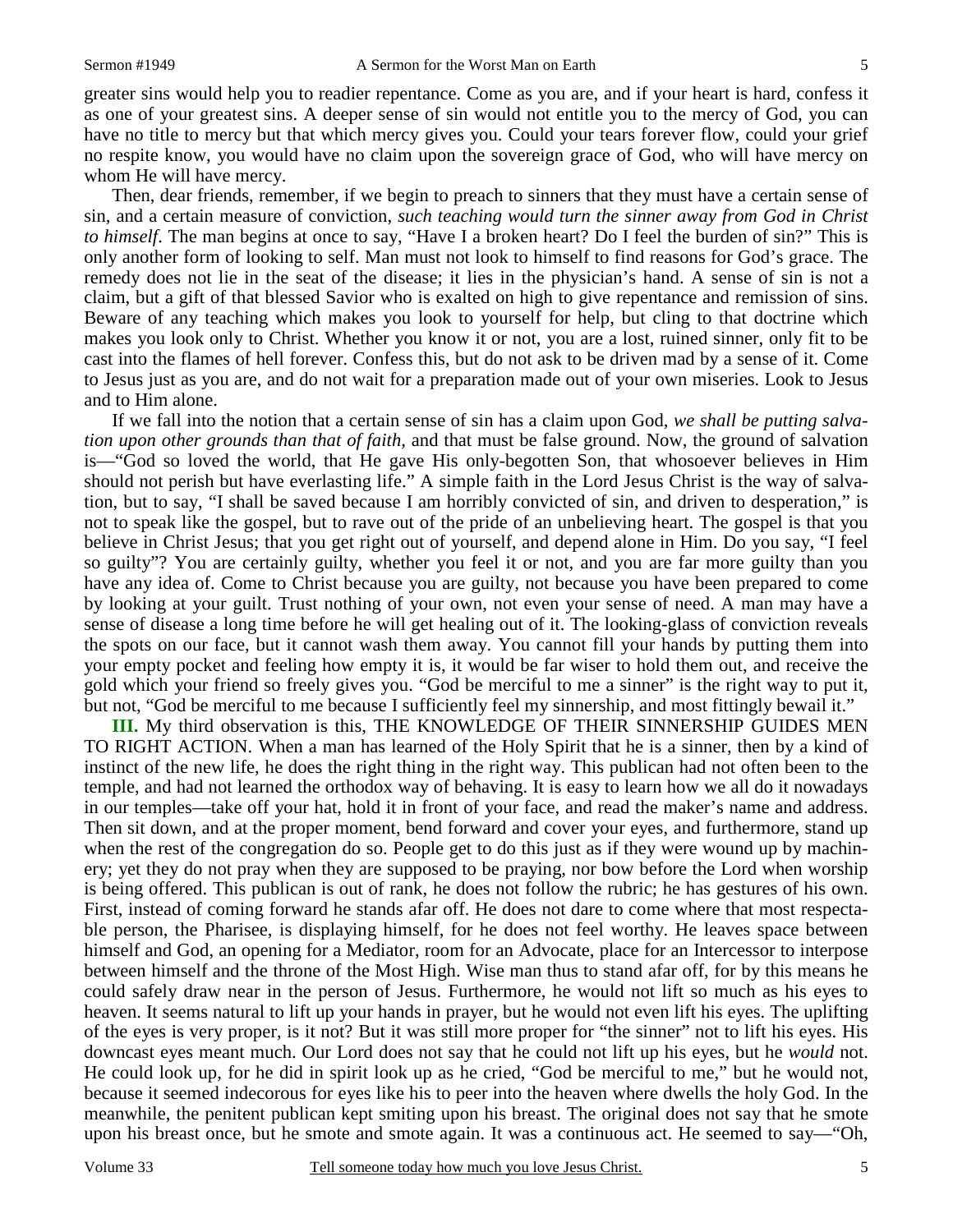this wicked heart!" He would smite it. Again and again he expressed his intense grief by this Oriental gesture, for he did not know how else to set forth his sorrow. His heart had sinned, and he smote it, his eyes had led him astray, and he made them look down to the earth, and as he himself had sinned by living far off from God, he banished himself far from the manifest Presence. Every gesture and posture is significant, and yet all came spontaneously. He had no book of directions how to behave himself in the house of God, but his sincerity guided him. If you want to know how to behave yourselves as penitents, be penitents. The best rubrics of worship are those which are written on broken hearts. I have heard of a minister who was said to cry in the wrong place in his sermons, and it was found afterwards that he had written in the margin of his manuscript, "Weep here." His audience could not see the reason for his artificial moisture. It must have had a ludicrous effect. In religion everything artificial is ridiculous, or worse, but grace in the heart is the best "master of the ceremonies." He who prays aright with his heart will not much err with foot, and hand, and head. If you would know how to approach God, confess yourself a sinner, and so take your true place before the God of truth, throw yourself on divine mercy, and thus place God in His true position as your Judge and Lord.

Observe that this man, even under the weight of conscious sin, was led aright, for *he went straight away to God*. A sense of sin without faith drives us from God, but a sense of sin with faith draws us immediately to God. He came to God alone; he felt that it would be of no avail to confess his fault to a mortal, or to look for absolution from a man. He did not resort to the priest of the temple, but to the God of the temple. He did not ask to speak to the good and learned man, the Pharisee, who stood on the same floor with him. His inquiry room was the secret of his own soul, and he inquired of the Lord. He ran straight away to God, who alone was able to help, and when he opened his mouth, it was "God be merciful to me a sinner." That is what you have to do, my dear hearer, if you would be saved, you must go distinctly and immediately to God in Christ Jesus. Forget all things else, and say, with the returning prodigal, "I will arise and go to my Father." None but God can help us out of our low estate. No mercy but the mercy of God can serve our turn, and none can give us *that* mercy but the God of mercy. Let every broken-down sinner come to his God, against whom he has offended.

The publican did not look round on his fellow worshippers; he was too much absorbed in his own grief of heart. Especially is it noteworthy that he had no remarks to make upon the Pharisee. He did not denounce the pride, or the hypocrisy, or the hard-heartedness of the professor who so offensively looked down upon him. He did not return contempt for contempt, as we are all too apt to do. No, he dealt with the Lord alone in the deep sincerity of his own heart, and it was well. My hearer, when will you do the same? When will you cease to censure others, and reserve your severity for yourself, your critical observations for your own conduct?

When he came to God, it was *with a full confession of sin—*"God be merciful to me a sinner." His very eyes and hands joined with his lips in acknowledging his iniquities. His prayer was wet with the dews of repentance. He poured out his heart before God in the most free and artless manner, his prayer came from the same fountain as that of the prodigal when he said, "Father, I have sinned," and that of David when he cried, "Against You, You only have I sinned, and done this evil in Your sight." That is the best praying which comes from the lowliest heart.

Then he appealed to mercy only. This was wise. See how rightly he was guided. What had he to do with justice, since it could only condemn and destroy him? Like a naked sword, it threatens to sheathe itself in my heart, how can I appeal to justice? Neither power nor wisdom, nor any other quality of the great God could be resorted to, only mercy stretched out her wing. The prayer, "God be merciful," is the only prayer that you can pray who have been greatly guilty. If all your lives you have spurned your Savior, all you can now do is to cast yourselves upon the mercy of God.

The original Greek permits us to see that this man had an eye to the propitiation. I do not say that he fully understood the doctrine of atonement, but still his prayer was, "God be propitiated to me the sinner." He had seen the morning and the evening lamb, and he had heard of the sin-offering, and though he might not have known all about atonement, expiation, and substitution, yet as far as he did know, his eye was turned that way. "O God, be propitiated, accept a sacrifice, and pardon me." If you know your sin, you will be wise to plead the propitiation which God has set forth for human sin. May the Spirit of God constrain you to trust in Jesus now! The New Year is already gliding away, its second month is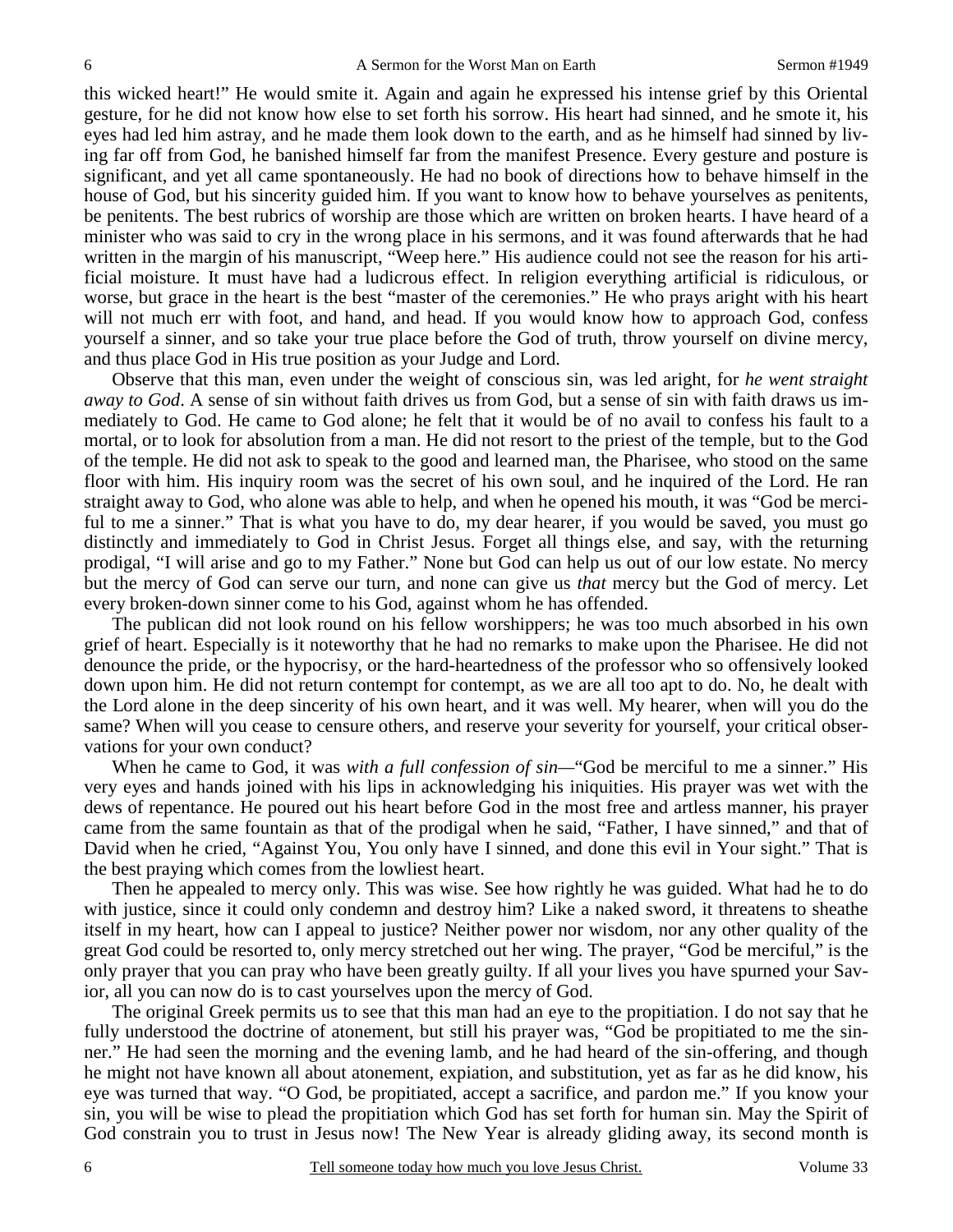slipping from under us, how many months are to go before you, a guilty sinner, will come and ask mercy of God, the infinitely-gracious One? Great God, let this day be the day of Your power!

**IV.** I now close with my last head, which is this—THE BELIEVING CONFESSION OF SINNER-SHIP IS THE WAY OF PEACE. "God be merciful to me a sinner," was the prayer, but what was the answer? Listen to this, "This man went down to his house justified rather than the other."

In a few sentences let me sketch this man's progress. He came to God only as a sinner, nakedly as a sinner. Observe, he did not say, "God be merciful to me a penitent sinner." He was a penitent sinner, but he did not plead his penitence, and if you are ever so penitent and convicted of sin, do not mention it as an argument, lest you be accused of self-righteousness. Come as you are, as a sinner, and as nothing else. Exhibit your wounds. Bring your spiritual poverty before God, and not your supposed wealth. If you have a single penny of your own, get rid of it. Perfect poverty alone will discharge you from your bankruptcy. If you have a moldy crust in the cupboard of self-righteousness, no bread from heaven will be yours. You must be nothing and nobody if God is to be your all in all. This man does not cry, "God be merciful to me the penitent," but, "be merciful to me the sinner." He does not even say, "God be merciful to me the *reformed* sinner." I have no doubt he did reform, and give up his evil ways, but he does not plead that reformation. Reformation will not take away your sinnership*;* therefore do not speak as if it could do so. What you are to be will make no atonement for what you have been. Come, therefore, simply as a sinner, not as a changed and improved sinner. Do not come because you *are* washed, but to be washed! The publican does not say, "God be merciful to me a *praying* sinner." He was praying, but he does not mention it as a plea, for he thought very little of his own prayers. Do not plead your prayers; you might as well plead your sins. God knows that your prayers have sin in them. Why, man, your very tears of repentance need washing! When your supplications are most sincere, what are they but the wailings of a condemned creature who cannot give a single reason why he should not be executed? Feel and own that you deserve condemnation, and come to God as a sinner. Off with your paltry finery, I mean your "filthy rags." Do not trick yourself out in the weeds of your own repentance, much less in the fig leaves of your own resolutions, but come to God in Christ Jesus in all the nakedness of your sin, and everlasting mercy will cover both you and your sins.

Next, notice that this man did nothing but appeal to mercy, he said, "God be merciful to me." He did not attempt to excuse himself, and say, "Lord, I could not help it. Lord, I was not worse than other publicans. Lord, I was a public servant, and only did what every other tax collector did." No, no, he is too honest to forge excuses. He is a sinner, and he owns it. If the Lord should condemn him out of his own mouth, and send him to hell, he cannot help it; his sin is too evident to be denied. He lays his head on the block, and humbly pleads, "God be merciful to me a sinner." Neither does this publican offer any *promises* of future amendment as a setoff. He does not say, "Lord, be merciful for the past, and I will be better in the future." Nothing of the sort; "Be merciful to me the sinner" is his one and only request. So would I have you cry, "O God, be merciful to me! Although I am even now condemned, and deserved to be hopelessly damned by Your justice, yet have mercy upon me, have mercy on me now." That is the way to pray, and if you pray in that way God will hear you. He does not offer to *pay* anything, he does not propose any form of self-paid ransom; he does not present to God his tears, his abstinence, his selfdenial, his generosity to the church, his liberality to the poor, or anything else, but he simply begs the Lord to be propitiated, and to be merciful to him because of the great sacrifice. Oh, that all of you would at once pray in this fashion!

Now, I want to cheer your hearts by noticing that this man, through this prayer, and through this confession of sin, experienced a remarkable degree of acceptance. He had come up to the temple condemned, "he went down to his house justified." A complete change, a sudden change, a happy change was worked upon him. Heavy heart and downcast eye were exchanged for glad heart and hopeful outlook. He came into that temple with trembling, he left it with rejoicing. I am sure his wife noticed the difference. What had come over him? The children began to observe it also. Poor father used to sit alone, and heave many a sigh, but all of a sudden he is so happy, he even sings psalms of David out of the latter end of the book. The change was very marked. Before dinner he says, "Children, we must give God thanks before we eat this meal." They gather round and wonder at dear father's happy face as he blesses the God of Israel. He says to his friends, "Brethren, I am comforted, God has had mercy upon